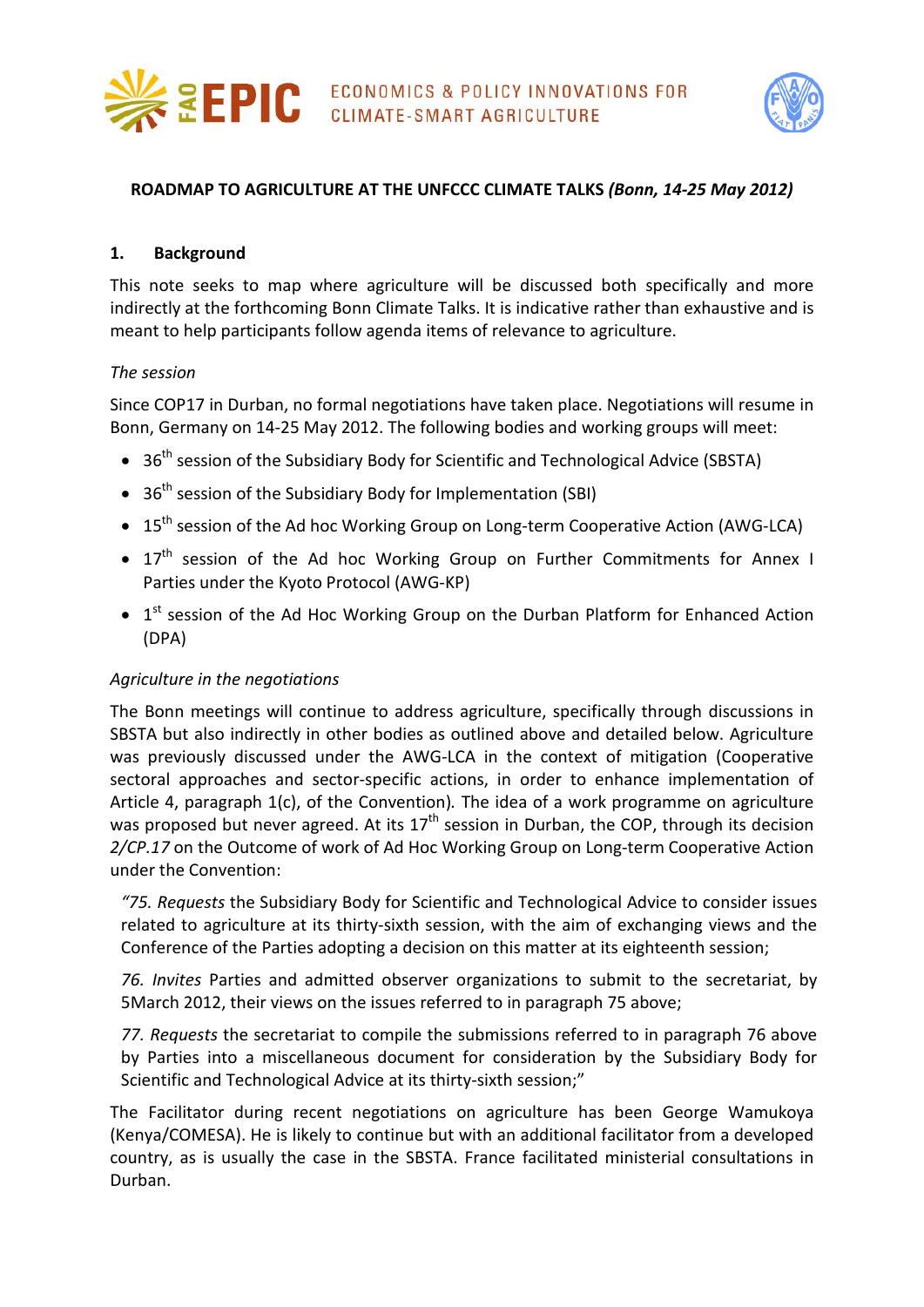#### **2. Where agriculture will be discussed**

#### **SBSTA 36**

Agenda item 9: *"Issues relating to agriculture".* This is THE place where agriculture will be specifically discussed. *Action*: SBSTA will initiate consideration of issues relating to agriculture with a view to recommending a decision for consideration and adoption by the COP at its 18th session. Document *FCCC/SBSTA/2012/MISC.6* contains submissions from Parties (Bolivia, Burundi, China, Costa Rica, Denmark/EU, Gambia/LDCs, Iran, Japan, Malawi, New Zealand, The Philippines, Saudi Arabia, The Sudan, Swaziland/Africa Group, Switzerland/EIG, Tanzania, Uganda, United States, Uruguay, Zambia). A big question is whether there will be a work programme or not.

Agenda item 4 on methodological guidance relating to *REDD* is to include how to address drivers of deforestation and forest degradation. As a key driver of deforestation in many developing countries, agriculture is likely to be mentioned. While some countries believe REDD cannot succeed without considering agriculture, others do not wish to broaden REDD to include agriculture.

Agenda item 10 (c) on general guidelines for domestic measurement, reporting and verification (MRV) of domestically supported Nationally Appropriate Mitigation Actions (NAMAs) by developing country Parties. *Action*: The SBSTA to initiate consideration of this matter and agree on next steps, as appropriate. See *FCCC/AWGLCA/2011/INF.1* containing submission from Parties. Some developing countries are considering the development of NAMAs, including in the agriculture sector. Different aspects of NAMAs are addressed in different bodies: a registry for NAMAs and expert teams under international consultations/ analysis will be considered under SBI and there will be an AWG-LCA in-session workshop to understand the diversity of NAMAs as well as implementation and support aspects (see SBI and AWG-LCA below).

Agenda item 11(c): Land use, land-use change and forestry (LULUCF) under Article 3, paragraphs 3 and 4, of the Kyoto Protocol and under the clean development mechanism; The CMP, by decision *2/CMP.7,* requested the SBSTA to initiate work programmes on: (i) more comprehensive accounting of anthropogenic emissions by sources and removals by sinks from land use, land-use change and forestry, including through a more inclusive activity-based approach or a land-based approach; (ii) possible additional land use, land-use change and forestry activities under the CDM; (iii) modalities and procedures for alternative approaches to addressing the risk of non-permanence under the CDM; and (iv) modalities and procedures for applying the concept of additionality. *Action*: SBSTA to initiate consideration of various work programmes. Permanence and additionality have been obstacles to the inclusion of agriculture in compliance markets. This could potentially pave the way for full land-based accounting and CDM crediting for agriculture. Some Parties oppose this and the benefits of compliance markets for smallholders over the short term are not always obvious.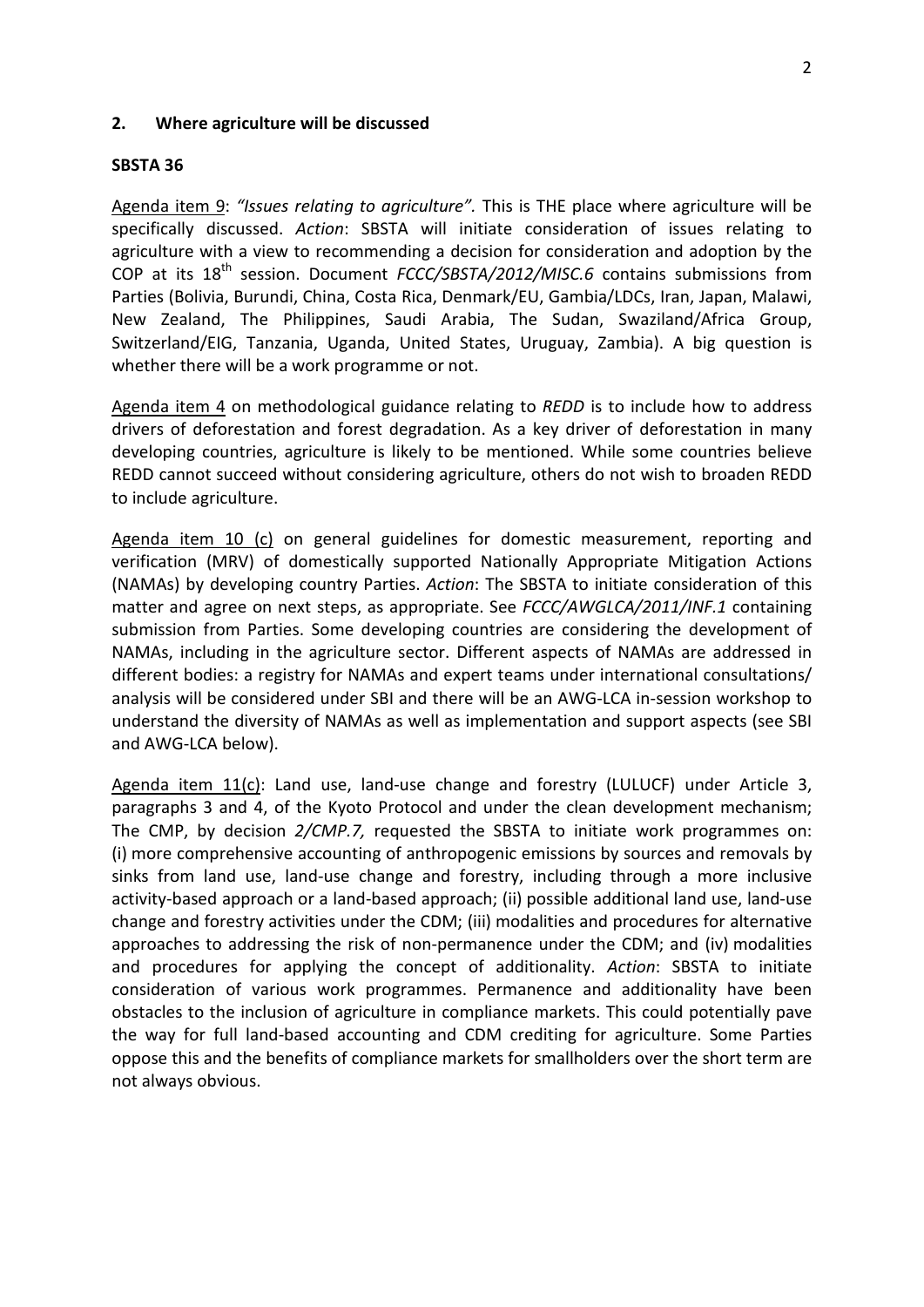## **SBI 36**

Agenda item 5: Nationally appropriate mitigation actions (NAMAs) by developing country Parties, including Secretariat development of prototype of registry; composition, modalities and procedures of the team of technical experts under international consultations and analysis. *Action*: The SBI to prepare a draft decision for consideration and adoption by the COP at its  $18<sup>th</sup>$  session.

Agenda item 8: National Adaptation Plans (a) A process to enable LDC Parties to formulate and implement national adaptation plans, building upon their experience in preparing and implementing national adaptation programmes of action (NAPAs) and (b) Modalities and guidelines for LDC Parties and other developing country Parties to employ the modalities formulated to support national adaptation plans. *Action*: The SBI to make recommendations on support for the NAP process for LDCs to COP18. NAPAs had extensive agriculture components, reflecting the largely agriculture-based economies of LDCs. Agriculture are likely to figure prominently in NAPs as well.

Agenda item 9: Approaches to address loss and damage associated with climate change impacts in vulnerable developing countries and to enhance adaptive capacity. *Action*: SBI to make recommendations to the COP at its eighteenth session, as appropriate. Agriculture most sensitive sector to climate change. Loss and damage can mean preventive adaption has failed. Most cost-effective option for agriculture is prevention through use of appropriate technologies and crop/animal genetic resources but safety nets may also be needed, where these fails.

**AWG-LCA 15** is to complete its work and in theory should be terminated at the close of its forthcoming session.

## **Mitigation of climate change:**

Agenda item 3 (b) (ii): NAMAs There will be an in-session workshop to further understanding of the diversity of nationally appropriate mitigation actions (NAMAs) by developing country Parties, underlying assumptions and any support needed for implementation of these actions.

Agenda item 3 (b) (iv) Cooperative sectoral approaches and sector-specific actions. Will discuss the general framework for this item and international aviation and maritime transport. Agricultural issues will be taken up by SBSTA. Agriculture to be discussed in the context of the general framework.

Agenda item 3 (b) (v): Various approaches, including opportunities for using markets, to enhance the cost-effectiveness of, and to promote, mitigation actions, bearing in mind different circumstances of developed and developing countries. There will be an in-session workshop on this topic. Different and step-wise approaches may be needed for agriculture, based on different capacities, development pathways, food security requirements and sitespecificity. Blending of different financing streams - climate/development, public/private, rather than market mechanisms alone may be required.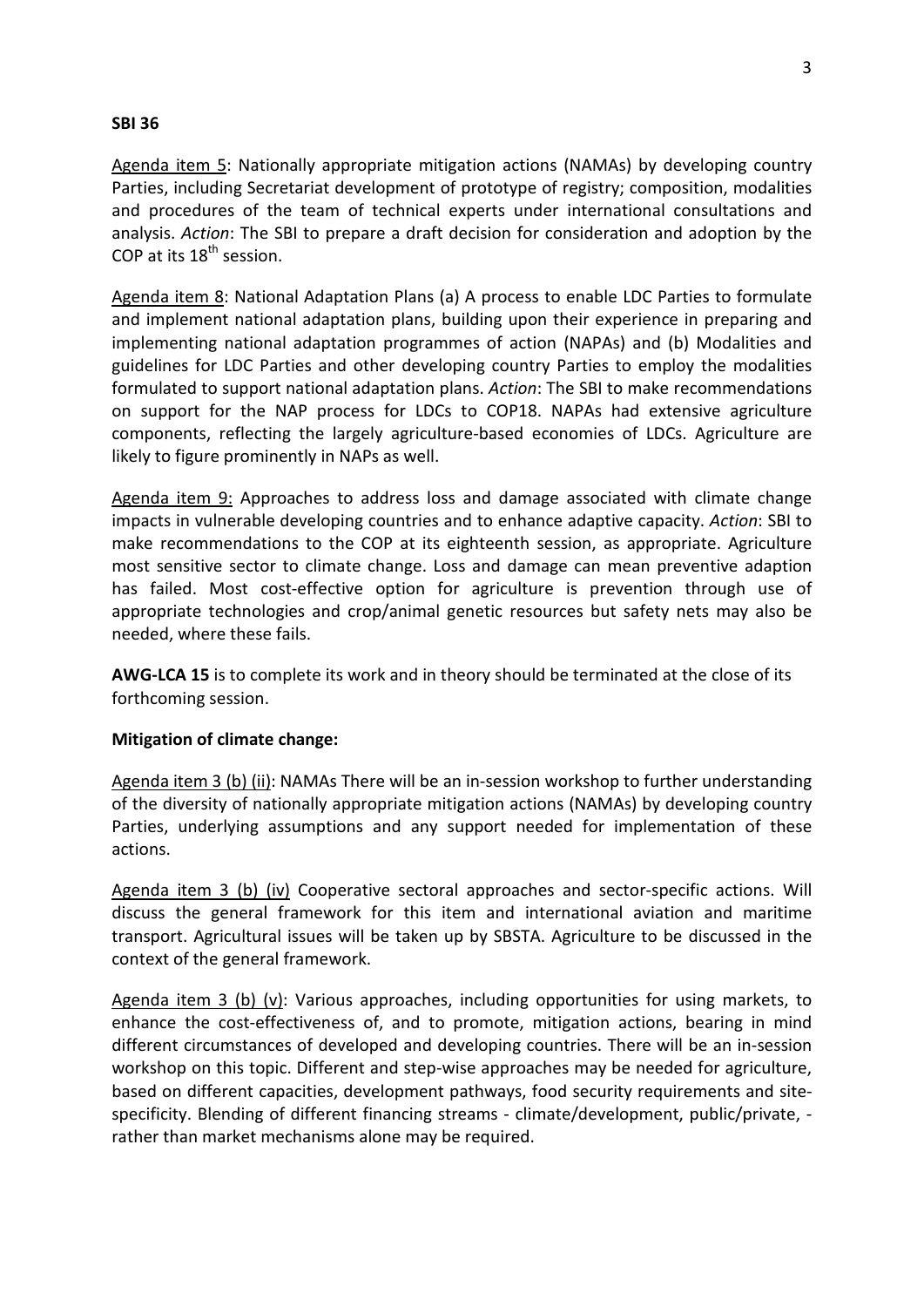# **Adaptation**

Agenda item 3 (c) (i) – (v) includes a broad spectrum of issues, of particular relevance to agriculture are integration of adaptation actions into sectoral planning, economic diversification to build resilience, disaster reduction strategies and means to address loss and damage, climate-resilient development, risk management and risk reduction strategies, including risk sharing and transfer mechanisms such as insurance. [1](#page-3-0) Agricultural adaptation is crucial for vulnerable countries. How can the sector be made more resilience and how can UNFCCC mechanisms support this?

## **Technology**

Agenda item 3 (d) Technology development and transfer to support action on mitigation and adaptation will, inter alia, address the effectiveness of mechanisms and tools for technology cooperation in specific sectors and effective mechanisms and enhanced means for the removal of obstacles to, and provision of financial and other incentives for, scaling up of the development and transfer of technology to developing country Parties in order to promote access to affordable environmentally sound technologies. It is important that the means of implementation for enhanced adaptation and mitigation take into account specificities of agriculture so that the sector is able to contribute to climate change goals, while fulfilling those of food security and development.

## **Finance**

Agenda item 3 (e) provision of financial resources and investment to support action on mitigation and adaptation and technology cooperation will, inter alia, address positive incentives for developing country Parties for the enhanced implementation of national mitigation strategies and adaptation action, means to incentivize the implementation of adaptation actions on the basis of sustainable development policies, mobilization of publicand private-sector funding and investment, including facilitation of climate-friendly investment choices. It is crucial that the design of enabling mechanisms, particularly financing mechanisms, take into account specificities of agriculture so that the sector, which is highly sensitive to climate change and responsible for 14% of global emissions, is able to contribute to adaptation and mitigation goals while fulfilling those of food security and development.

## **DPA 1**

Agenda item 3: Planning work. For this item the DPA will have before it views on a workplan (contained in *FCCC/ADP/2012/MISC.3*AWG). The DPA workplan is to address: mitigation, adaptation, finance, technology development/transfer, transparency of action and support and capacity building. In other words, workplan addresses action and means of implementation, wherein it will be important to position agriculture. Not yet clear whether agriculture will be addressed in the DPA.

**AWG-KP 17** has diverted "other issues" to SBSTA and SBI and will focus on the length of the second commitment period, QELROs, amendments to the Kyoto Protocol and carry-over of AAUs.

<span id="page-3-0"></span> $1$  The Africa Group had proposed a work programme on agriculture in the context of the Cancun Adaptation Framework but this did not prevail.